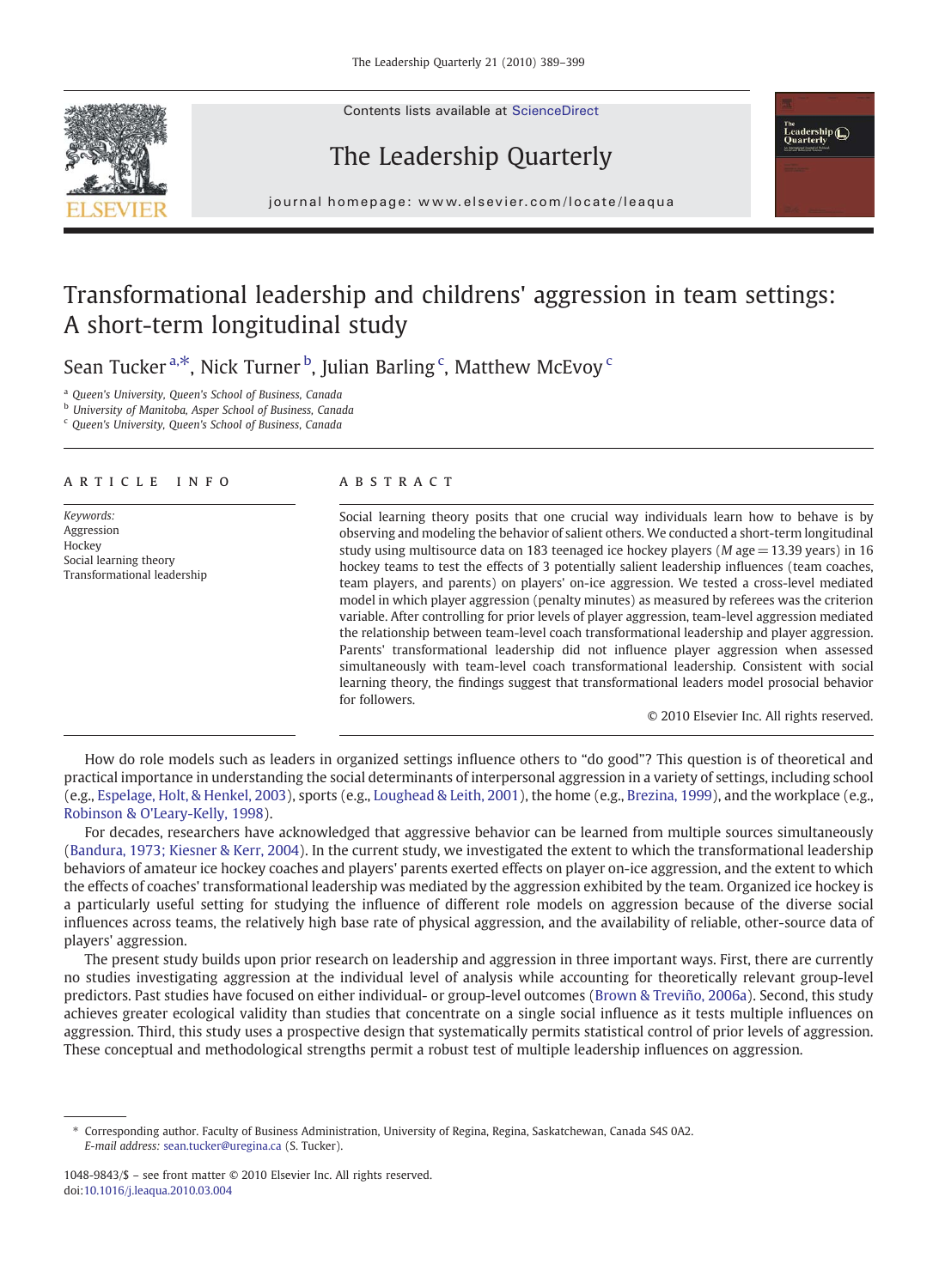### 1. Social learning theory and aggression

Social learning theory ([Bandura, 1973, 1977](#page-9-0)) proposes that aggression is learned vicariously through observation of and interaction with role models. According to social learning theory, when young people witness role models (e.g., parents, peers, teachers) behaving in certain ways in social situations, they are likely to learn such behaviors. Whether they subsequently choose to enact them or not will depend on person and environmental cues. The relevance of social learning theory-based predictions has been supported in research on adolescent aggression (e.g., [Dishion, Spracklen, Andrews, & Patterson, 1996\)](#page-9-0), family violence (e.g., [Brezina, 1999\)](#page-9-0), workplace aggression (e.g., [Glomb & Liao, 2003\)](#page-9-0), and athlete aggression (e.g., [Kreager, 2007\)](#page-9-0). Aggression can include verbal behavior, non-verbal behavior (e.g., ostracizing), and physical behavior (e.g., physical assaults) ([Anderson &](#page-9-0) [Bushman, 2002\)](#page-9-0). The current study focuses on how social learning theory explains the relationship between transformational leadership and physical aggression in the context of youth ice hockey.

### 2. Transformational leadership and aggression

Social learning theory is central to theorizing on transformational leadership and prosocial leadership more generally [\(Brown &](#page-9-0) [Treviño, 2006b\)](#page-9-0). Building on earlier work by [Bass \(1998\)](#page-9-0) and colleagues (e.g., [Bass & Steidlmeier, 1999](#page-9-0)), [Brown, Treviño, &](#page-9-0) [Harrison \(2005\)](#page-9-0) argued that "transformational leaders contribute to observational learning about ethical values and ethical conduct by demonstrating ethical behavior and communicating with [followers] about conduct standards and values" (p. 122).

Understanding the nature of the four behaviors comprising transformational leadership may help explain why leaders who consistently engage in these behaviors serve as role models for prosocial behavior (e.g., [Bass & Steidlmeier, 1999\)](#page-9-0) and minimize the likelihood of aggressive follower behavior. First, transformational leaders 'do the right thing' (i.e., idealized influence) by modeling prosocial behaviors ([Avolio, 1999; Simola, Barling, & Turner, 2010; Turner, Barling, Epitropaki, Butcher, & Milner, 2002](#page-9-0)). Second, these leaders set high expectations (i.e., inspirational motivation) for performance and non-aggressive behaviors. Third, transformational leaders challenge followers to think differently, which would include raising questions as to whether aggressive behavior is appropriate (i.e., intellectual stimulation). Finally, these leaders are mindful of individual needs of others (i.e., individualized consideration). In sum, transformational leaders adopt a prosocial orientation toward in-group and out-group members. When followers observe and mimic this other-orientation (rather than a self-orientation) they may be less likely to act aggressively and, with respect to a team sport context, aggress against teammates and opponents.

There is some empirical support among adult samples that having a transformational leader is associated with lower levels of follower aggression and more prosocial behavior ([Organ, Podsakoff, & MacKenzie, 2006](#page-9-0)). One study found that after controlling for trait aggression, employees who perceived their supervisor as more charismatic (similar to transformational leadership) used less verbal aggression ([Hepworth & Towler, 2004](#page-9-0)). More recently, [Brown and Treviño \(2006a\)](#page-9-0) found that socialized charismatic leadership (defined as charismatic leadership that models ethical conduct) was associated with lower levels of interpersonal and organizational deviance in work groups, and this relationship was mediated by value congruence among group members. Based on the nature of transformational leadership and existing empirical evidence, we predict that transformational leaders model nonaggressive behavior, and that in turn this is related to lower levels of follower aggression.

Leadership has been studied across a wide array of contexts, including organized team sport ([Hoption, Phelan, & Barling, 2007;](#page-9-0) [Wolfe et al., 2005\)](#page-9-0). In ice hockey, where aggression is frequent, the behaviors of coaches, peers, and parents can influence player aggression. In the next sections, we develop hypotheses describing how the behavior of these different social influences may be related to player aggression.

#### 2.1. Influence of coaches

Although transformational leadership has not been examined directly in the context of hockey, there are data showing that low levels of coach transformational leadership behaviors are associated with higher levels of aggression in sport. For example, [Shields,](#page-9-0) [Bredemeier, Gardner, and Bostrom \(1995\)](#page-9-0) found that when players thought their coaches supported the notion of winning at all costs — which is contrary to the core transformational leadership component of idealized influence — they were more likely to aggress against opponents.

In studying the effects of transformational leadership on aggression in hockey teams, a critical issue is the appropriate level of analysis at which leadership should be conceptualized and operationalized ([Yammarino, Dionne, Chun, & Dansereau, 2005](#page-10-0)). In the current study, we assess transformational leadership as a collective activity at the team level of analysis. Studies of leadership in sports and work teams reveal a bias toward the values, attitudes, and behaviors of 'the lone leader'. In many team-based organizations, it is a practical imperative to study leadership as a collective phenomenon, particularly when leadership is informally defined and executed by multiple leaders ([Pearce & Conger, 2003](#page-9-0)). Our approach is consistent with calls for studying organizational phenomena with a greater sensitivity to the contexts in which they occur [\(Johns, 2006;](#page-9-0) [Rousseau & Fried, 2001](#page-9-0)).

In organized sport, it is becoming increasingly common for coaching to be performed by a head coach and assistant coaches. In youth leagues, where coaches are volunteers, head coaches may sometimes have the greatest overall influence on team players ([Côté, 2002](#page-9-0)), however head coaches sometimes miss games and practices and, furthermore, may have differential appeal to players for several reasons (e.g., likeability, perceived task competency). These situations provide opportunities for other coaches to develop and influence the team. Thus, providing leadership in this context is either deliberately shared or develops as a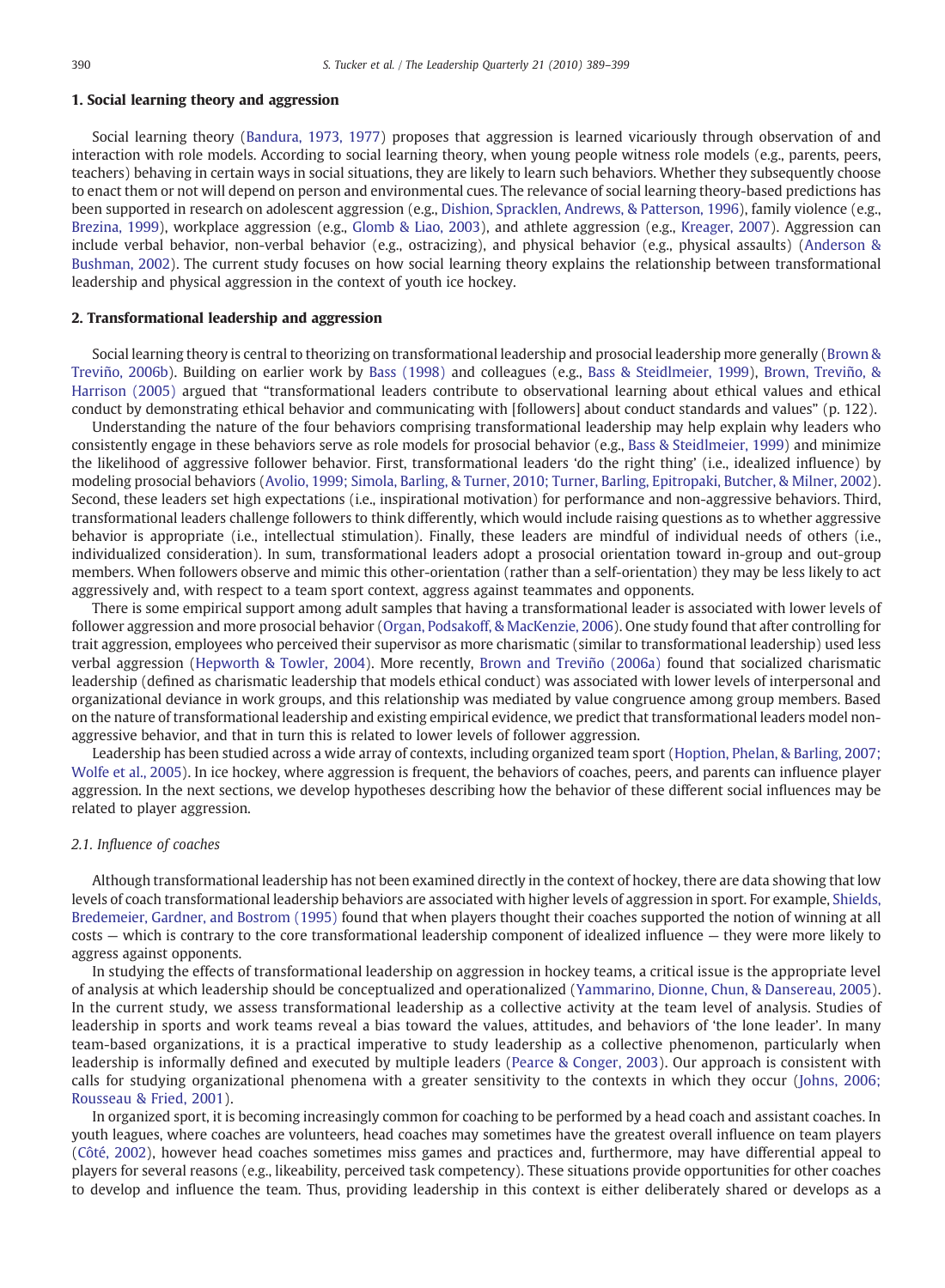<span id="page-2-0"></span>From a social exchange perspective [\(Blau, 1964](#page-9-0)), leadership is embedded in and is a product of ongoing social interaction [\(Fletcher & Kaufer, 2003\)](#page-9-0). In a sports team, co-development of players is the primary social mechanism by which coaches collectively lead, inspire, and motivate players. Norms relevant to appropriate ways of playing emerge over time, and are collectively communicated among coaches and to the team.

Although research has conceptually and empirically linked collective transformational leadership to group outcomes (e.g., team effectiveness; [Pearce & Sims, 2002](#page-9-0)), studies have yet to examine the effects of collective transformational leadership on follower aggression. Based on findings that transformational leadership is associated with lower individual and group aggression (e.g., [Brown & Treviño, 2006a; Hepworth & Towler, 2004\)](#page-9-0), and theoretical reasoning that transformational leaders model nonaggressive behavior, we hypothesize:

Hypothesis 1. Coach transformational leadership is negatively related to coach endorsement of aggression.

Hypothesis 2a. Coach transformational leadership is negatively related to player aggression.

Hypothesis 2b. Coach transformational leadership is negatively related to team aggression.

#### 2.2. Influence of the peer group

From a social learning perspective, groups develop norms of behavior over time and reinforce these norms through active socialization and social interaction [\(Harris, 1995\)](#page-9-0). This process is augmented by direct and vicarious experience of rewards and punishments ([Bandura, 1973\)](#page-9-0). Through these processes, group member attitudes toward appropriate forms of behavior, including aggression, can become shared. Thus, we conceptualize team aggression as a shared unit property [\(Kozlowski & Klein,](#page-9-0) [2000](#page-9-0)).

Studies of aggression in a range of organized settings (work, school, and sport) consistently find that individual aggression is correlated positively with norms, attitudes, and behaviors in the immediate social group (e.g., [Espelage et al., 2003; Glomb & Liao,](#page-9-0) [2003; Mesch, Fishman, & Eisikovits, 2003; Stephens & Bredemeirer, 1996\)](#page-9-0). Likewise, hockey teams develop collective norms about "how the game is played" and appropriate behavior toward opponents (e.g., [Loughead & Leith, 2001\)](#page-9-0). [Gee and Leith \(2007\)](#page-9-0) noted that several studies have shown "that the longer athletes are exposed to pro-aggressive norms and values, the more likely it is that that they will adopt a similar viewpoint" (p. 571). Thus:

Hypothesis 3. Team aggression is positively related to individual player aggression.

While recent studies show that transformational leadership is negatively related to aggression, just how transformational leaders influence individual follower aggression in group settings remains to be resolved. The process may be direct (whereby transformational leaders motivate and inspire individual followers to engage in prosocial behavior), and/or indirect (whereby transformational leaders motivate and inspire prosocial group norms and behaviors, and in turn leader-shaped behavioral norms encourage individuals to engage in prosocial behavior). Although existing studies lend support to a direct relationship (e.g., [Hepworth & Towler, 2004\)](#page-9-0), the possibility of indirect effects has received less attention [\(Brown & Treviño, 2006a\)](#page-9-0), and we test this empirically in this study.

Research on how transformational leadership intersects with group processes has increased over the past decade [\(Yammarino et al., 2005](#page-10-0)). Studies of leadership have used cross-level mediated models to evaluate the effects of leadership on individual behavior in group settings (e.g., [Chen & Bliese, 2002\)](#page-9-0). Consistent with these conceptualizations of leadership and our application of social learning theory, we hypothesize that team aggression mediates the relationship between coach transformational leadership and individual player aggression. This proposed cross-level mediated model is depicted in [Fig. 1](#page-3-0).

Hypothesis 4. Team aggression mediates the relationship between coach transformational leadership and individual player aggression.

# 2.3. Influence of parents

In the context of youth sport, there is growing concern (e.g., [van den Nieuwenhof, 2005](#page-10-0)) about the prevalence and effects of parental behavior on player attitudes and behavior. In this study, we conceptualize parents' behaviors in terms of transformational leadership. [Popper and Mayseless \(2003\)](#page-9-0) conceptually linked transformational leadership behaviors with good parenting practices. They noted that transformational managers "set goals and standards for performance, but are not critical, judgmental, or aggressive" (p. 45) toward employees — similar to how transformational parents set limitations and rules, and apply consistent discipline. We argue that even when parents do not occupy a formal leadership role in an organized setting in which their children are involved, they may still exert powerful influences on their childrens' behavior [\(Côté & Hay, 2002](#page-9-0)). Prosocial parenting  $$ providing encouragement, support, consistent discipline, and affection to children — models an orientation of respect for others that is associated with lower levels of aggression [\(Brendgen, Vitaro, Tremblay, & Lavoie, 2001; Wyatt & Carlo, 2002](#page-9-0)). Further, studies of adolescent relationships with "very important" non-parental adults (e.g., guardians) report similar findings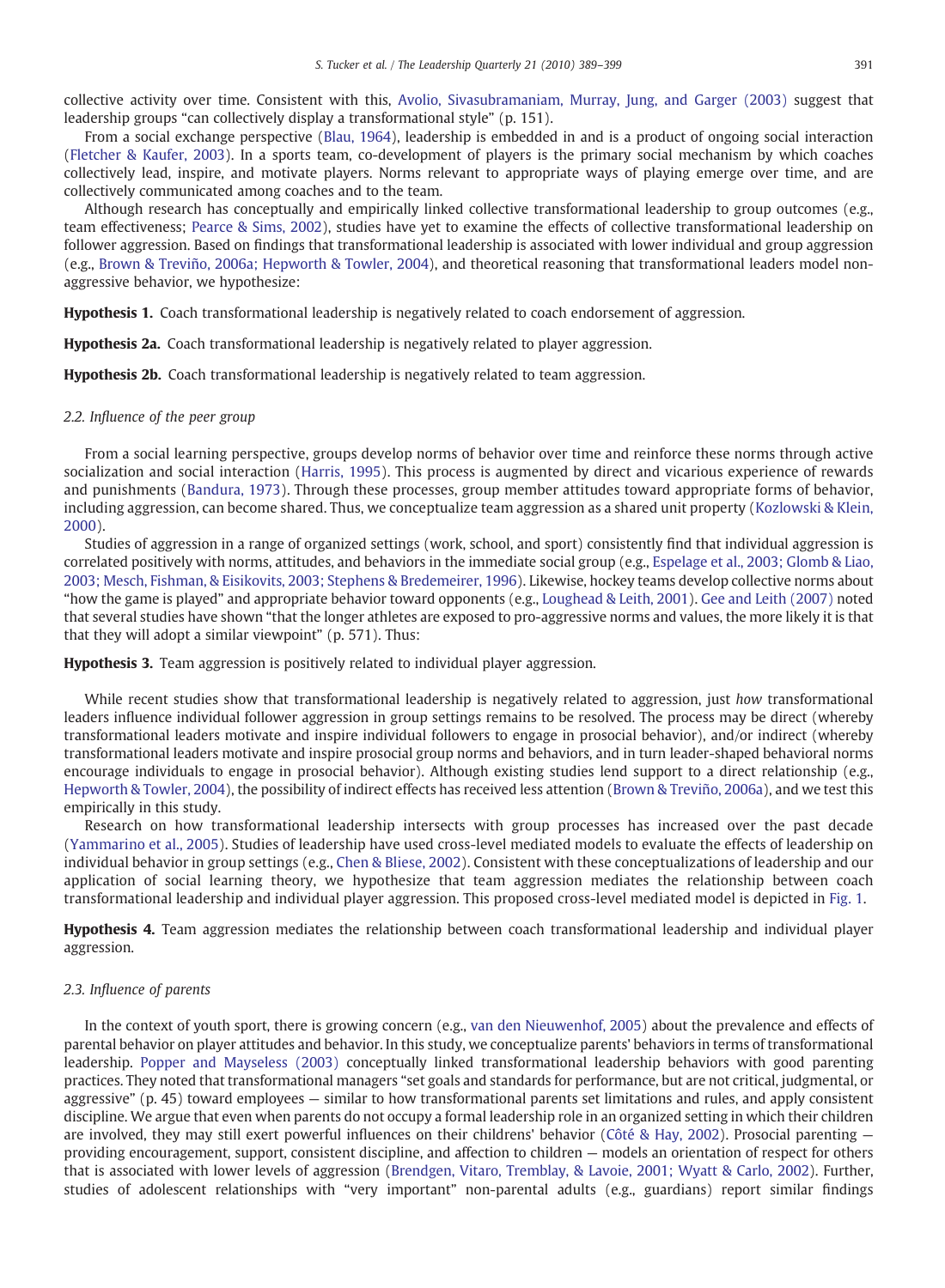<span id="page-3-0"></span>

*Note*. T1 = Time 1, T2 = Time 2, \* Player-reported data source, \*\* Referee-reported data source.  $H =$ hypothesis.

Fig. 1. Proposed cross-level mediated model of player on-ice aggression.

([Greenberger, Chen, & Beam, 1998; Rishel, Sales, & Koeske, 2005](#page-9-0)). We hypothesize that transformational leadership behaviors enacted by these role models will be related to lower aggressive behavior in players:

Hypothesis 5. The transformational leadership behaviors of a player's most influential non-coach adult (e.g., parent) is negatively related to that adult endorsing aggression.

**Hypothesis 6.** The transformational leadership behaviors of a player's most influential non-coach adult (e.g., parent) is negatively related to that individual player's aggression.

### 3. Method

#### 3.1. Study context

Players, coaches, and parents/guardians were associated with one of two recreational ('house') leagues in a medium-sized Canadian city. These leagues promote broad access to the sport irrespective of player socio-economic background and skill, and guarantee equal playing time to all players.<sup>1</sup> Sixteen of the 17 teams in the two participating leagues provided data for the current study.

#### 3.2. Design and procedure

The panel design involved two time periods. "Time 1" refers to the period from the beginning until the midpoint of the season (i.e., approximately October 2003 to January 2004). Surveys were completed at the midpoint of the season following a game or practice.<sup>2</sup> "Time 2" refers to the period following this survey until the end of the season (i.e., approximately January 2004 to March 2004). Players competed in an average of 12.77 games (SD=3.30) during Time 1 and an average of 13.54 games (SD=4.18) during Time 2.

Participating teams received \$300 toward registration in a hockey tournament or other team benefit. Participation was voluntary (parental permission was received for all players) and players were asked not to discuss the survey with team mates while completing it in the team dressing room. Only researchers were present while players completed questionnaires. Simultaneously, coaches completed a short survey. Parents/guardians also completed a short survey, which they returned by mail to the researchers.

 $<sup>1</sup>$  The first author makes this claim based on 16 years experience in amateur ice hockey, primarily as a referee, but also as a coach and score keeper. With one</sup> exception (one league allowed body checking, the other did not), both house leagues played by the same rules [\(Hockey Canada, 2003](#page-9-0)).

 $<sup>2</sup>$  We assessed the appropriateness of our survey for younger participants by, first, matching the language used in the survey with the reading comprehension</sup> ability of an average 13 year-old. This was done by analyzing the draft survey with Microsoft® Office Word 2003's spelling and grammar checker, ensuring that the Flesch-Kincaid Grade Level score (a function of average sentence length and average number of syllables per word) was equal to the Canadian school grade of the average-aged player (i.e., Grade 8). Second, we pilot tested our survey with a team of similarly-aged hockey players not included in the study to ensure that hockey lingo (e.g., "high sticking") was contextually appropriate.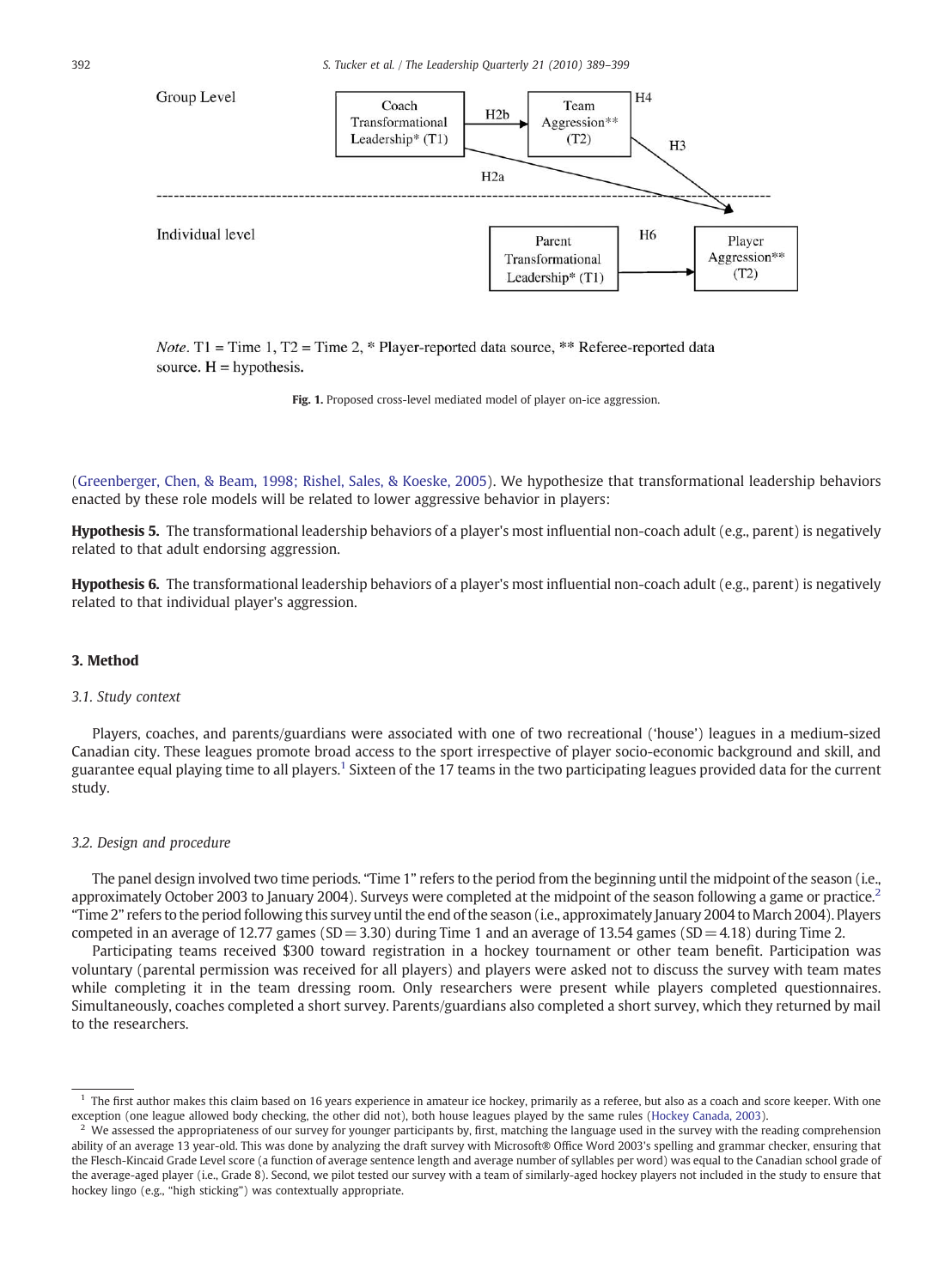# 3.3. Participants

The 16 teams included 248 players, with 211 players (85% response rate; 96% male), 327 parents/guardians (estimated response rate  $= 75\%$ ; 50% male), and 48 coaches (response rate  $= 91\%$ ; 98% male) completing surveys. Of these, 183 players provided useable data ( $M= 13.39$  years, range: 11–15; playing experience  $M= 6.54$  years).<sup>3</sup> On average, each team consisted of 14 non-goalie players and three coaches.

# 3.4. Measures

#### 3.4.1. Player aggression

Penalty minutes received by players for specific rule violations during games were operationalized as player aggression. Penalties involve temporary removal of offending players from the game. At the end of the season, officials provided original copies of "game sheets" for each game, with 90% of these records received. Game sheets included information about the team roster, individual and team performance, and the number and duration of penalties. Penalties are recorded by neutral scorekeepers who work games with trained referees.

Consistent with other studies using hockey penalty minutes as a proxy for aggression (e.g., [Bushman & Wells, 1998](#page-9-0)), penalties were classified as aggressive and non-aggressive. Aggressive penalties are infractions where the intended motive is to intimidate, physically impede, or injure an opponent. For example, "high sticking" an opponent on the helmet can result in a two minute penalty; if a referee believes that the intent was to injure an opponent, a more severe penalty of 15 minutes can be imposed. In contrast, non-aggressive penalties are assessed for violations of technical rules. [Table 1](#page-5-0) categorizes penalties and their rate of occurrence among the sample of players for the entire season.

The criterion variable was calculated by dividing the total number of aggressive penalty minutes assessed to a player by the number of games played by that player during Time 2. This provided a comparable individual-level rate of player aggression.

#### 3.4.2. Coach transformational leadership

An adapted version of the Global Transformational Leadership Scale [\(Carless, Wearing, & Mann, 2000\)](#page-9-0) was used to measure coach transformational leadership. This short measure, which was altered slightly to fit the study setting, was suitable for use by young players in a team dressing room. Players first identified the team coach who "has the most influence on your attitudes and involvement in hockey," and then responded to seven items (see [Appendix A\)](#page-8-0) measured on a 5-point scale ranging from 0 (not at all) to 4 (always). This scale had an acceptable reliability ( $\alpha = .80$ ).

#### 3.4.3. Parent or adult transformational leadership

Players were asked to identify the (non-coach) adult who "has the most influence on your attitudes and involvement in hockey," and then respond to the adapted transformational leadership scale. This scale had an acceptable reliability ( $\alpha$  = .84).

#### 3.4.4. Team aggression

Team aggression during Time 2 was calculated by summing the total penalty minutes by players on each team and dividing by the number of team games played during Time 2.

# 3.4.5. Endorsement of aggression

Coaches and parents/guardians responded to three items measuring the degree to which they endorsed their players/child enacting typical acts of on-ice aggression. The items ("I tell my players/child that it is acceptable to slash or high stick an opponent," "I tell my players/child that it is acceptable to cross check an opponent," and "I congratulate my players/child when they 'rough up' an opposing player") were measured on a 5-point scale ranging from 0 (strongly disagree) to 4 (strongly agree). Exploratory factor analysis showed that the items loaded on to a single factor (parents: 66% variance explained; coaches: 65% variance explained), had acceptable item loadings (parents: M item = .70; coaches: M item = .70), and had adequate reliabilities (parents:  $\alpha = .72$ ; coaches:  $\alpha = .65$ ).

### 3.4.6. Prior aggression

Player aggression during Time 1 was calculated by summing the total penalty minutes per player and dividing by the number of games played by that same player during Time 1.

 $3$  Given the fundamental differences in the role of hockey goalies compared with other team players, all goalies ( $n=22$ ) were removed from the main analysis. The role of an ice hockey goalie is to prevent opponents from shooting the puck into their goal. Some teams have two goalies, and in these cases participation in games is either divided between the two goalies or one goalie is used as a backup. For these reasons, hockey goalies have few opportunities for direct physical contact with opponents and therefore accumulate fewer penalties than other team players who more frequently come into contact with opponents. In the current sample, goalies received significantly fewer aggressive penalties minutes per game than their team mates during both Time 1,  $F(22, 246) = 6.56$ ,  $p < 0.05$ , and Time 2,  $F(22, 246) = 4.27$ ,  $p < .05$ . In addition, transformational leadership scores for six non-goalie players were excluded because the nominated parent and coach was the same person (a violation of data independence).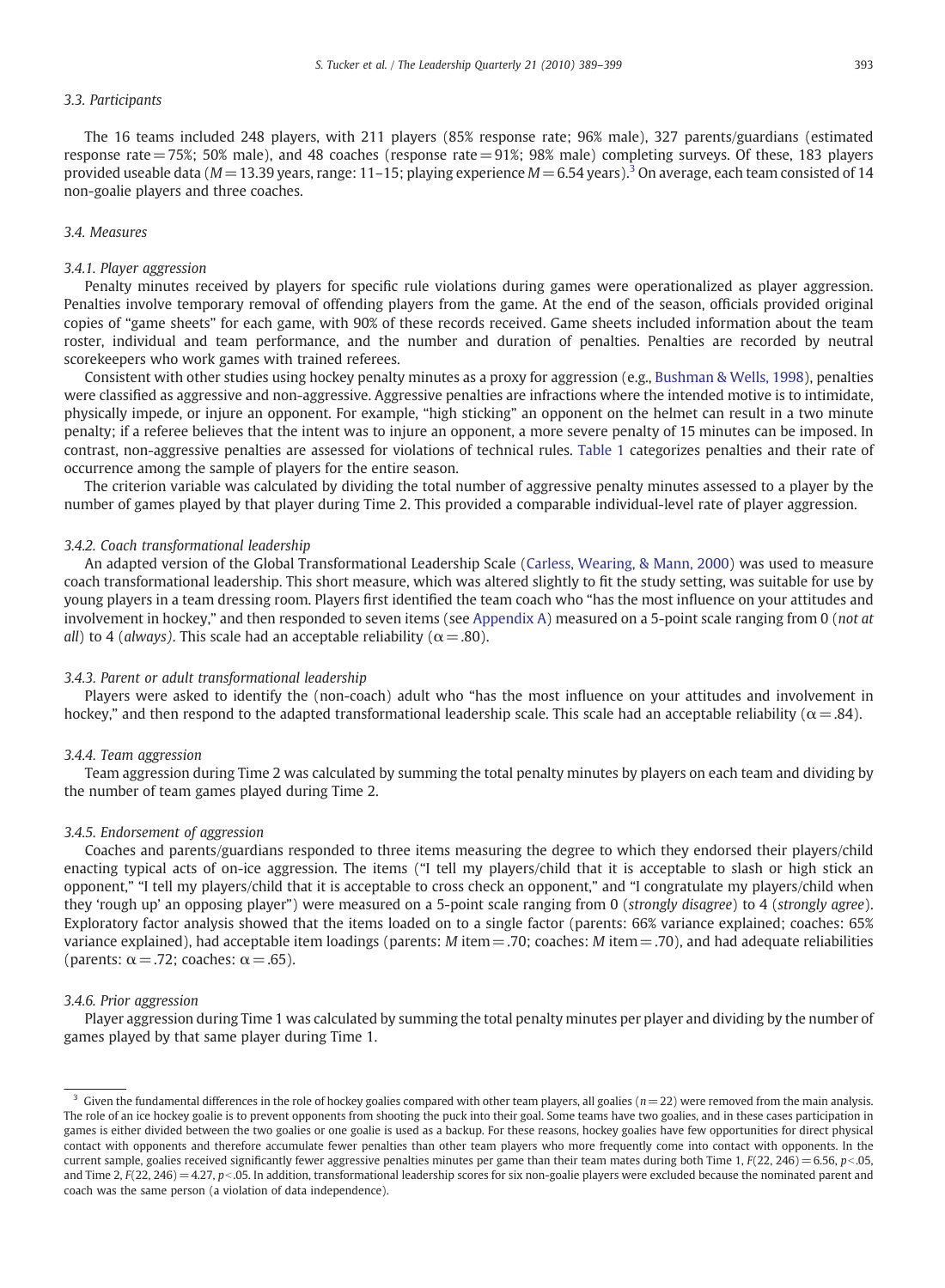#### <span id="page-5-0"></span>Table 1

Mean player ( $N = 226$ ) penalty minutes per game by penalty type (Times 1 & 2).

| Penalty                    | Mean |
|----------------------------|------|
| Aggressive penalties       | .435 |
| Roughing                   | .084 |
| Game misconduct            | .067 |
| Misconduct                 | .054 |
| Interference               | .032 |
| Tripping                   | .031 |
| Slashing                   | .030 |
| High sticking              | .026 |
| Cross checking             | .015 |
| Holding                    | .014 |
| Hooking                    | .013 |
| Unsportsmanlike conduct    | .013 |
| Elbowing                   | .012 |
| Body checking              | .010 |
| Boarding                   | .010 |
| Fighting                   | .006 |
| Checking from behind       | .006 |
| Charging                   | .006 |
| Roughing after the whistle | .004 |
| Kneeing                    | .001 |
| Spearing                   | .001 |
| Non aggressive penalties   | .011 |
| Too many players           | .007 |
| Bench minor                | .003 |
| Delay of game              | .001 |

## 3.5. Data aggregation

We conceptualized coach transformational leadership, coach endorsement of aggression, and team aggression as team-level constructs. To determine whether it is statistically appropriate to aggregate these variables, we calculated intraclass correlations coefficients (ICCs) for these variables.

Based on the theoretical arguments advanced earlier about collective leadership in teams, we argue that player ratings of a single influential coach are not independent of ratings of other influential coaches. Scores for coach transformational leadership were ICC(1) = .14,  $F(15, 181)$  = 2.83,  $p<0.001$ , ICC(2) = .65. By convention, ICC(2) values of .70 or higher are considered satisfactory; in this case, the relatively lower value may be due to low sample size [\(Brown & Treviño, 2006a](#page-9-0)). Team  $r_{wg}$  values for coach transformational leadership ranged between .74 and .96, thus exceeding the .70 cutoff suggested by [James, Demaree, and](#page-9-0) [Wolf \(1984\).](#page-9-0) The  $r_{\text{wg(i)}}$  value for coach transformational leadership was high (.94).

We also treated coach endorsement of aggression as a group construct,  $ICC(1) = .07$ ,  $F(15, 46) = 1.22$ ,  $p > .05$ ,  $ICC(2) = .19$ , despite its low ICC(1) and ICC(2) values, for three reasons. First,  $r_{\text{wg}(i)}$  values, which take into account group size, for coach endorsement of aggression were acceptable (.93). Second, the nature of the items may have encouraged socially desirable responses from coaches, limiting variance in the team level scores. Third, the F ratio was greater than 1.00 ([George, 1990](#page-9-0)) in spite of the limited number of teams in the analysis.

Finally, team aggression, ICC(1) = .13,  $F(15, 225)$  = 3.19, p < .001, ICC(2) = .68, exhibited statistically significant variance at the team level.

# 4. Results

[Table 2](#page-6-0) shows descriptive statistics and zero-order correlations for the study variables. There were no differences ( $p>05$ ) between levels of aggression at either Time 1 or Time 2 for players who responded to the survey and those who did not.<sup>4</sup>

In terms of the adult who most influenced players, fathers were most commonly cited (65%), followed by mothers (16%), and others (e.g., guardians, 15%), suggesting that, on average, a male parent served as the primary adult (non-coach) role model.

We tested the cross-level mediated model (Hypotheses 2-4) using random coefficient models as implemented in R ([Pinheiro &](#page-9-0) [Bates, 2000\)](#page-9-0).

<sup>&</sup>lt;sup>4</sup> Further, there is no evidence in the current sample to suggest that higher levels of aggression are beneficial to either individual or team performance. The relationship between player aggression and player performance (goals and assists per game) during Time 2 was non-significant ( $r = .06$ ,  $p > .05$ ,  $N = 226$ ). The relationship between team aggression and team performance (percentage of games won) during Time 2 was in fact negative  $(r=-53, p<0.05, N=16)$ . This replicates findings from studies involving professional hockey players. [Engelhardt \(1995\)](#page-9-0) found that teams that accumulated more penalties for fighting placed lower in team performance rankings. Further, [Gee & Leith \(2007\)](#page-9-0) found that aggressive penalties were not associated with individual performance.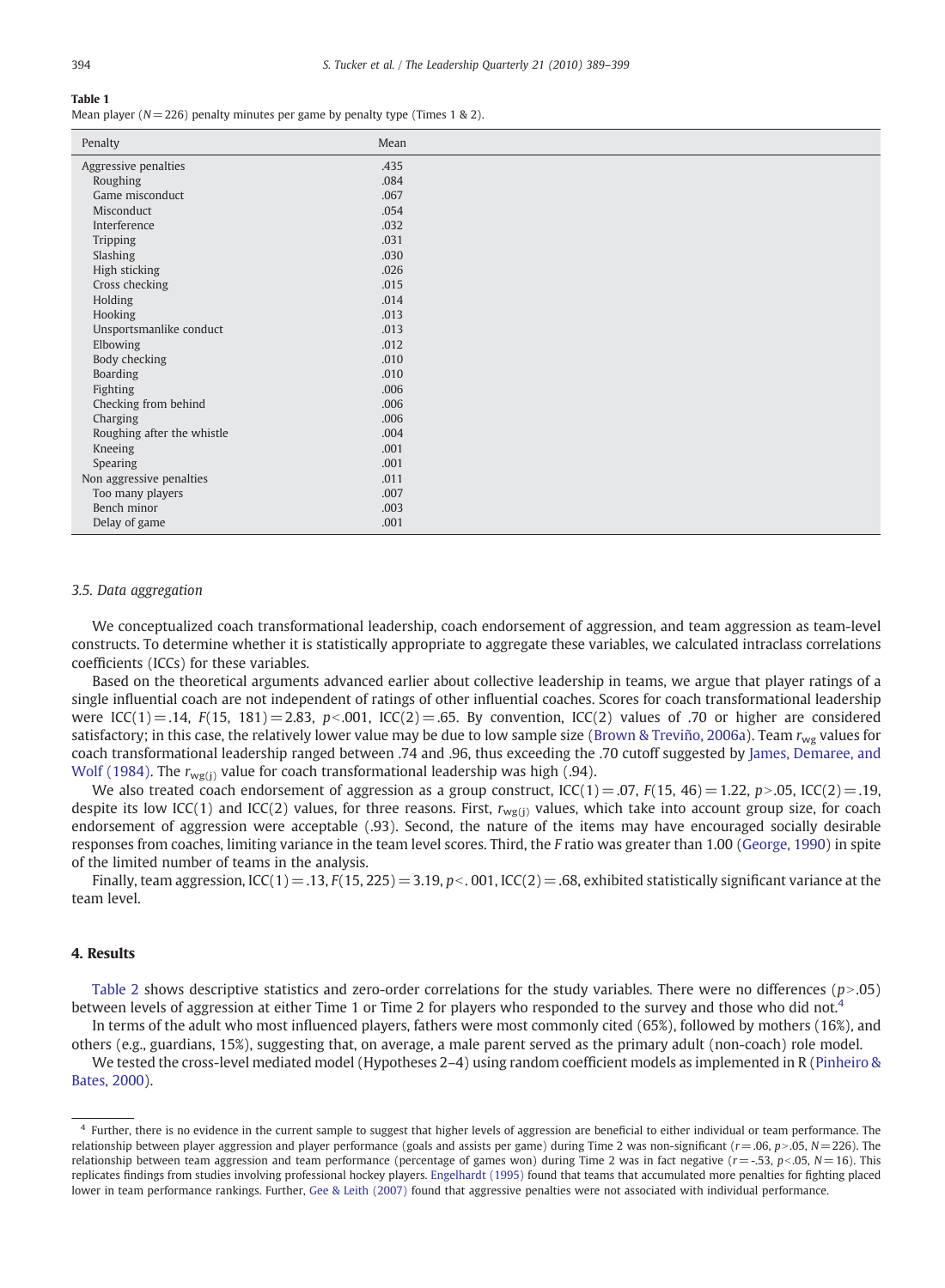# <span id="page-6-0"></span>Table 2

Descriptive statistics and intercorrelations ( $N= 16-226$ ).

|                                       | N   | M    | <b>SD</b> |          |          |          | $\overline{A}$ |        | 6       |  |
|---------------------------------------|-----|------|-----------|----------|----------|----------|----------------|--------|---------|--|
| 1. Time 2 player aggression           | 226 | .41  | .73       |          |          |          |                |        |         |  |
| 2. Time 1 player aggression           | 226 | .48  | .80       | $.62**$  |          |          |                |        |         |  |
| 3. Time 2 team aggression             | 16  | .36  | .27       | $.43***$ | $.32***$ |          |                |        |         |  |
| 4. Coach transformational leadership  | 16  | 3.24 | .25       | $-.27**$ | $-.13$   | $-.50**$ |                |        |         |  |
| 5. Coach aggression attitudes         | 16  | .38  | .33       | $.14*$   | $.14*$   | $.17***$ | $-.71**$       |        |         |  |
| 6. Parent transformational leadership | 183 | 3.30 | .59       | $-.16*$  | $-.11$   | $-.12$   | $.15*$         | $-.11$ |         |  |
| 7. Parent aggression attitudes        | 111 | .36  | .57       | .01      | .06      | .09      | $-.11$         | .12    | $-.20*$ |  |

Note. Time 2 team aggression, coach transformational leadership, and coach attitudes toward aggression are group means from 16 teams assigned back to individual players. As a result, correlations and significance tests associated with these variables need to be viewed with caution. \*  $p<0.05$  (2-tailed) \*\*  $p<0.01$ (2-tailed).

#### 4.1. Coach TFL and endorsing aggression: [Hypothesis 1](#page-2-0)

To test whether coach transformational leadership is negatively associated with endorsing acts of aggression, we correlated aggregate player reports of coach transformational leadership with aggregated coach self-reports of attitudes toward aggression. The substantial correlation ( $r=-.71$ ,  $p<.01$ ,  $N=16$ ) supports the notion that transformational coaches are less likely to endorse the use of on-ice aggression.

#### 4.2. Coach TFL, team aggression, and player aggression: Hypotheses 2–4

To test the cross-level mediated model in which player aggression is the criterion variable (see [Fig. 1](#page-3-0)), we followed the procedure described by [Kenny, Kashy, and Bolger \(1998\)](#page-9-0). For every step in the analysis in which Time 2 player aggression was the dependent variable, we controlled statistically for Time 1 player aggression (see Table 3). The first criterion, that coach transformational leadership must be negatively related to the criterion variable, was supported ( $\gamma =$  -.56, p<.01). The second criterion requiring that coach transformational leadership must be related to the proposed mediator (i.e., team aggression) was fulfilled ( $\gamma = -.11$ , p<.001). Taken together, the first two steps support [Hypotheses 2a and 2b.](#page-2-0) [Kenny et al.'s \(1998\)](#page-9-0) third criterion, that team aggression be related to the criterion variable, was supported by the data ( $\gamma = .71$ ,  $p < .001$ ). Full mediation is achieved when the relationship between the predictor variable and the criterion variable reverts to zero when the mediator variable is controlled ([Hypothesis 4](#page-2-0)). The results showed that coach transformational leadership was no longer significantly related to the player aggression ( $\gamma = -0.27$ , p>.05), but the relationship between team aggression and individual player aggression remained significant ( $\gamma$  = .58, p<.01). These results support a cross-level, fully-mediated model in which coach leadership affects individual player aggression via team-level aggression.

#### 4.3. Parent TFL, endorsing aggression, and player aggression: [Hypothesis 5 and 6](#page-3-0)

We also tested whether parent transformational leadership is negatively associated with endorsing acts of aggression. [Hypothesis 5](#page-3-0) was supported by the significant correlations between player-reported parent transformational leadership scores

Table 3

The mediating role of team aggression (Steps 1-4) controlling for Time 1 aggression.

| Variable                                | Parameter estimate | <b>SE</b> | df  | t test   | p    |
|-----------------------------------------|--------------------|-----------|-----|----------|------|
| Step 1: $DV = Time$ 2 player aggression |                    |           |     |          |      |
| (Intercept)                             | 1.970              | .576      | 209 | 3.423    | .001 |
| Time 1 player aggression                | .538               | .047      | 209 | 11.465   | .000 |
| Coach transformational leadership       | $-.562$            | .177      | 14  | $-3.179$ | .007 |
| Step 2: $DV = Time$ 2 team aggression   |                    |           |     |          |      |
| (Intercept)                             | .885               | .054      | 210 | 16.347   | .000 |
| Coach transformational leadership       | $-.106$            | .013      | 14  | $-8.039$ | .000 |
| Step 3: $DV = Time$ 2 player aggression |                    |           |     |          |      |
| (Intercept)                             | $-.075$            | .061      | 209 | $-1.232$ | .219 |
| Time 1 player aggression                | .488               | .047      | 209 | 10.316   | .000 |
| Time 2 team aggression                  | .706               | .142      | 14  | 4.960    | .000 |
| Step 4: $DV = Time$ 2 player aggression |                    |           |     |          |      |
| (Intercept)                             | .846               | .573      | 209 | 1.476    | .141 |
| Time 1 player aggression                | .491               | .047      | 209 | 10.408   | .000 |
| Coach transformational leadership       | $-.271$            | .168      | 13  | $-1.616$ | .130 |
| Time 2 team aggression                  | .577               | .163      | 13  | 3.552    | .004 |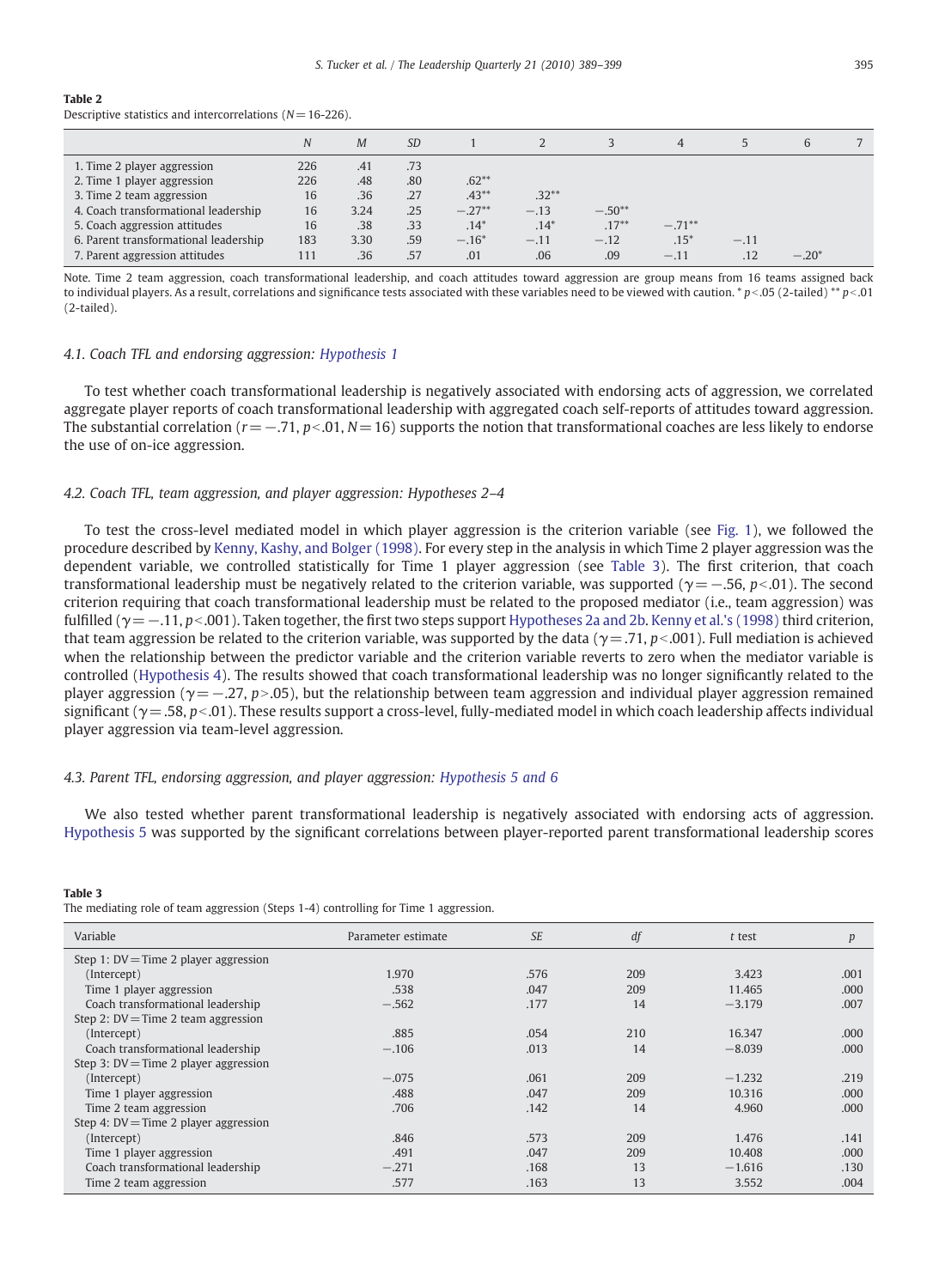#### Table 4

The impact of coach and parent transformational leadership controlling for Time 1 aggression.

| Variable                           | Parameter estimate | SE.  | df  | t test   |      |
|------------------------------------|--------------------|------|-----|----------|------|
| $DV = Time 2$ aggression           |                    |      |     |          |      |
| (Intercept)                        | 1.088              | .599 | 165 | 1.818    | .071 |
| Time 1 player aggression           | .580               | .049 | 165 | 11.876   | .000 |
| Coach transformational leadership  | $-.265$            | .171 |     | $-1.551$ | .145 |
| Time 2 team aggression             | .470               | .158 | 13  | 2.979    | .011 |
| Parent transformational leadership | $-.076$            | 063  | 165 | $-1.198$ | .233 |

and parents' self-reported endorsement of aggression ( $r=-.20$ ,  $p<05$ ). This further supports our argument that transformational leaders are less likely to endorse the use of aggression.

When parent transformational leadership was included as an individual-level predictor variable in the cross-level mediated model, it was not statistically related to Time 2 player aggression ( $\gamma = -0.08$ ,  $p > 0.05$ ), and thus [Hypothesis 6](#page-3-0) was not supported (see Table 4).

# 5. Discussion

We tested a cross-level mediated model that accounted for the influence of two different adult role models on players' aggression in the context of ice hockey. The data provide strong support for a negative relationship between transformational leadership behaviors and follower aggression. Moreover, the model showed that the relationship between coaches' leadership and players' aggression is mediated by team aggression, suggesting that transformational leaders indirectly affect individual follower aggression by discouraging aggression in the followers' salient social group. Although the zero-order correlation between parental leadership behaviors and players' aggression was significant, parents' transformational leadership was not related to player aggression when entered into the cross-level model. These results extend our understanding of the relationship between transformational leadership and follower aggression in several important ways.

First, from a social learning perspective, transformational leaders model prosocial behavior through their words and actions (e.g., [Brown et al., 2005\)](#page-9-0). Consistent with this, and in support of [Hypotheses 1 and 5](#page-2-0), player reports of coach and parent transformational leadership were negatively related to coach- and parent-reported endorsement of aggression, respectively. In other words, the more coaches and parents endorsed aggression, the less transformational they were seen by players. These results support a social learning argument for the main results and suggest that our measure of leadership captured classic (and not pseudo) transformational leadership [\(Barling, Christie, & Turner, 2008\)](#page-9-0).

Second, our results indicate how a negative association between transformational leadership and aggression in group settings might emerge. Within the cross-level model, coaches' leadership behaviors influence players' behaviors directly, which supports prior research on the role of leaders on aggression (e.g., [Hepworth & Towler, 2004\)](#page-9-0). However, we extend this research by showing the effects of coaches' transformational leadership behaviors on overall team-level aggression, which, in turn, affects individuallevel aggression. In this sense, our results isolate a key mechanism through which adults and peers simultaneously influence individual player aggression. In a similar way, research on safety climate has found support for the notion that supervisors have an indirect effect on employee safety behavior through group safety norms [\(Zohar, 2000\)](#page-10-0).

The unique characteristics of youth ice hockey may explain why there was an indirect relationship between coach leadership and player aggression. During team games and practices, coaches commonly communicate performance issues to the entire team. Given the physical setting of games and practices (team players share a dressing room and team bench), coaches have few opportunities for personal, confidential conversations with players. For example, if during a game, players start "playing rough," it is common for coaches to address this issue with all players seated at the team bench. Coaches may instruct their players not to play rough because it is not the right way to compete. After hearing these messages, players may adopt a less aggressive style of play. In turn, after watching their teammates on the ice, teammates on the bench may subsequently behave less aggressively toward opponents. In this way, coach transformational leadership in ice hockey may influence team aggression norms, and, in turn, these norms may influence individual player behavior.

Third, and contrary to our initial hypotheses, parents' transformational leadership behaviors were not associated with players' aggression when accounting for the influence of coaches' leadership, team aggression, and prior levels of player aggression. Three interrelated factors might account for this. First, most prior research on predicting children's aggression focuses on isolating single influences. When simultaneously contrasting different social influences (i.e., coaches, parents, peers) in a multivariate model, not all of these social influences exerted significant effects. In this sense, the model tested in this study achieves greater ecological validity than single social influence models as it reflects the multiple role models in children's social world. Second, consistent with the function of model salience within social learning theory, the age of the children in this study ( $M$  age = 13 years) might limit the extent to which parents directly influence children's behaviors. As children enter adolescence, parents' direct influence might be lessened as the socializing effects of peers and other adults who control valued resources (e.g., social approval) increases [\(Harris,](#page-9-0) [1995](#page-9-0)). Finally, and related to our previous point, because parents have limited ability to choose their child's hockey team members, parents' direct influence on their childrens' aggression in this context may be limited.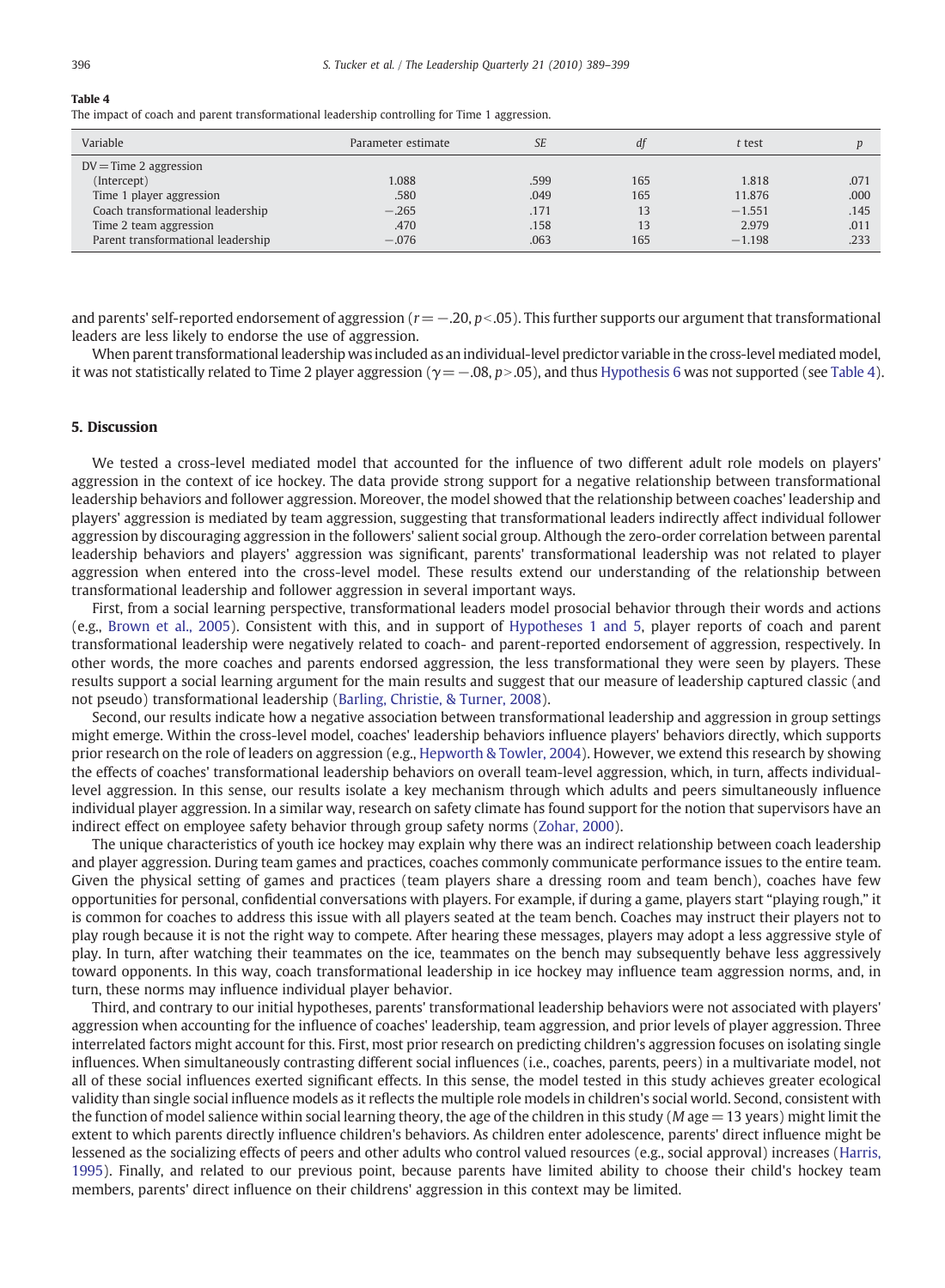# <span id="page-8-0"></span>5.1. Study strengths and limitations

Studying organizational processes in a team sports context carries many benefits. First, we used reliable multi-source data (i.e., player, coach, and parent survey data, and observational reports of player aggression by trained referees). Using cross-source and mixed-method data eliminates biases related to same-source and common method variance. Second, the prospective design enabled statistical control of prior levels of player aggression, providing more systematic evidence of the predictive relationship between leadership and aggression than is available with cross-sectional designs. Third, the inclusion of both coach and parent leadership allows for a comparison of their respective influence over children's aggression. Fourth, while levels of physical aggression are frequently truncated in research [\(Dupré, Inness, Connelly, Barling, & Hoption, 2006](#page-9-0)), the range of aggression found within ice hockey enhances statistical conclusion validity and captures a wider domain of aggression.

At the same time, several limitations exist. First, the context of this study (youth ice hockey) may be unique in terms of the prevalence and social permissibility of physical and verbal aggression [\(Widmeyer, Dorsch, Bray, & McGuire, 2002](#page-10-0)). In addition, leadership may have direct effects where dyadic leader-follower role modeling occurs. Threats to the external validity may be rendered less plausible given that some of the main effects that emerged replicate those of previous studies of adult samples in non-sport contexts (e.g., [Brown & Treviño, 2006a\)](#page-9-0). Replication of the current findings to workplaces, for example, with samples not restricted primarily to males, remains to be demonstrated. Second, the way in which we operationalized transformational leadership by emphasizing a single referent (i.e., the most influential coach) may underestimate the strength of distributed leadership. Future research should use a group referent for measures of collective leadership. Third, we analyzed data from 16 teams, a relatively small sample size for multilevel research; despite this, our cross-level results were statistically significant. Lastly, future research using larger samples should test competing mediators using multi-level structural equation models.

### 5.2. Implications for practice

Aggression is an important issue in organized settings. The current study isolates the role of adults' transformational leadership in children's aggression. Leadership training has been shown to be effective in increasing transformational leadership, and, in turn, changing follower behavior (e.g., [Barling, Kelloway, & Weber, 1996; Dvir, Eden, Avolio, & Shamir, 2002](#page-9-0)). Such training may also prove effective in reducing followers' aggression, and the effects of transformational leadership training with sports coaches, teachers, and parents should be studied. It might also be beneficial for leader selection for organizations to consider candidates' past leadership behaviors: those who engage in aggression themselves, or who condone subordinate aggression, may not be suited for certain types of leadership positions (e.g., coaching children and adolescents). Conversely, young leaders who have experienced prosocial role models may be more appropriate candidates for leadership positions ([Brown & Treviño, 2006b\)](#page-9-0).

#### 6. Conclusion

Returning to the question posed at the beginning of this paper: How do role models such as leaders in organized settings influence others to "do good"?, our study demonstrates the direct and indirect effects of transformational leadership on individual and group prosocial behavior. Our research also points to the importance of assessing multiple role models simultaneously in understanding leadership influences on follower behavior. While our results await replication on older samples of males and females in non-sport contexts, possible implications from the current findings are strengthened given that they are based on multi-source longitudinal data and modeled across two levels of analysis.

#### Acknowledgements

We are grateful for the support of the two hockey leagues and associated teams, coaches, players, and parents that participated in the study. We acknowledge Tim Bell, Scott Morrison, Tim Nash, and Marc Saini, all of whom assisted with data collection. We also thank Ileana Arias, Tony Carroll, Amy Christie, Heather Dezan, Kate Dupré, Sandy Hershcovis, Colette Hoption, Michelle Inness, K. Daniel O'Leary, Michael Mumford, John Phelan, Jana Raver, Jane Webster, and three anonymous reviews for comments on earlier drafts of the paper. Funding from the Social Sciences and Humanities Research Council of Canada and the D.I. McLeod Research Fund helped to make this research possible.

#### Appendix A. Adapted items from [Carless et al.'s \(2000\)](#page-9-0) Global Transformational Leadership Scale.

The coach/(non-coach) adult that most influences me in hockey …

- 1. … communicates a clear and positive vision of the future.
- 2. … treats me as an individual, supports and encourages my development.
- 3. … gives encouragement and recognition to me.
- 4. … builds my trust, involvement, and cooperation.
- 5. … encourages me to think about problems in new ways and question my assumptions.
- 6. … is clear about their values and practices what he or she preaches.
- 7. … instils pride and respect in me and inspires me by being highly skilled.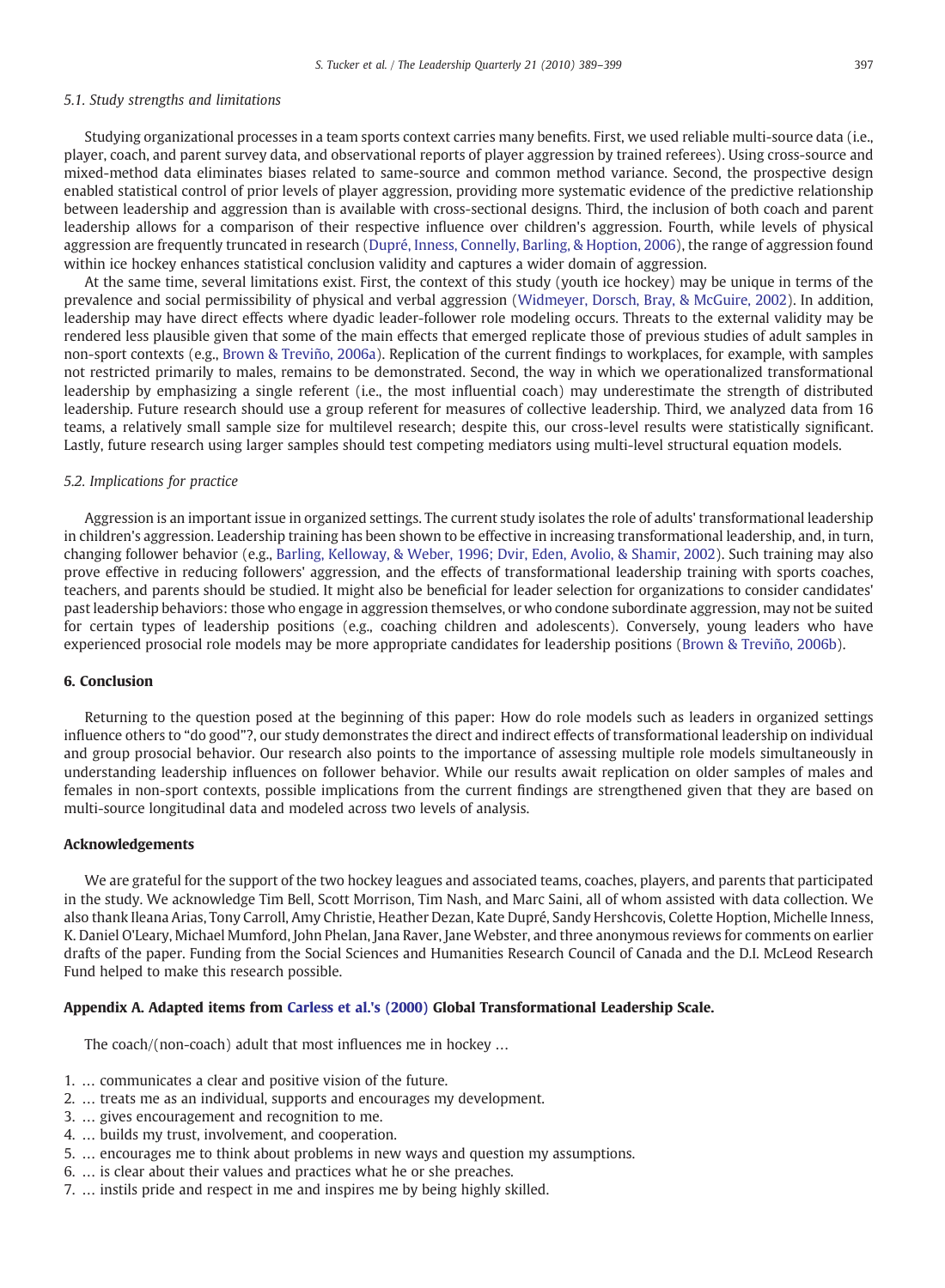#### <span id="page-9-0"></span>References

Anderson, C., & Bushman, B. (2002). Human aggression. Annual Review of Psychology, 53, 27−51.

Avolio, B. J. (1999). Full leadership development: Building the vital forces in organizations. Thousand Oaks, CA: Sage.

Avolio, B. J., Sivasubramaniam, N., Murray, W. D., Jung, D., & Garger, J. W. (2003). Assessing shared leadership: Development and preliminary validation of a Team Multifactor Leadership Questionnaire. In C. L. Pearce & J. A. Conger (Eds.), Shared Leadership (pp. 143−172). Thousand Oaks, CA: Sage.

Bandura, A. (1973). Aggression: A social learning analysis. Englewood Cliffs, NJ: Prentice-Hall Inc.

Bandura, A. (1977). Social learning theory. Englewood Cliffs, NJ: Prentice-Hall Inc.

Barling, J., Christie, A., & Turner, N. (2008). Pseudo-transformational leadership: Toward the development and test of a model. Journal of Business Ethics. 81. 851−861.

Barling, J., Kelloway, E. K., & Weber, T. (1996). Effects of transformational leadership training on attitudinal and financial outcomes: A field experiment. Journal of Applied Psychology, 81, 827−832.

Bass, B. M. (1998). The ethics of transformational leadership. In J. Ciulla (Ed.), Ethics, the heart of leadership (pp. 169−192). Westport, CT: Praeger.

Bass, B. M., & Steidlmeier, P. (1999). Ethics, character, and authentic transformational leadership behavior. Leadership Quarterly, 10, 181−217.

Blau, P. (1964). Exchange and power in social life. New York: Wiley.

Brendgen, M., Vitaro, F., Tremblay, R., & Lavoie, F. (2001). Reactive and proactive aggression: Predictions to physical violence in different contexts and moderating effects of parental monitoring and caregiving behavior. Journal of Abnormal Child Psychology, 29, 293−304.

Brezina, T. (1999). Teenage violence toward parents as an adaptation to family strain: from a national survey of male adolescents. Youth & Society, 30, 416–444. Brown, M., & Treviño, L. K. (2006). Socialized charismatic leadership, values congruence, and deviance in work groups. Journal of Applied Psychology, 91, 954−962. Brown, M., & Treviño, L. K. (2006). Ethical leadership: A review and future directions. Leadership Quarterly, 17, 595−616.

Brown, M. E., Treviño, L. K., & Harrison, D. A. (2005). Ethical leadership: A social learning perspective for construct development and testing. Organizational Behavior and Human Decision Processes, 97, 117−134.

Bushman, B., & Wells, G. (1998). Trait aggressiveness and hockey penalties: Predicting hot tempers on ice. Journal of Applied Psychology, 83, 969−974.

Carless, S., Wearing, A., & Mann, L. (2000). A short measure of transformational leadership. Journal of Business and Psychology, 14, 389−405.

Chen, G., & Bliese, P. D. (2002). The role of different levels of leadership in predicting self- and collective efficacy: Evidence for discontinuity. Journal of Applied Psychology, 87, 549−556.

Côté, J. (2002). Coach and peer influence on children's development. In J. SilvaIII & D. Stevens (Eds.), Psychological Foundations of Sport (pp. 520–540). Boston: Allyn and Bacon.

Côté, J., & Hay, J. (2002). Family influences on youth sport performance and participation. In J. SilvaIII & D. Stevens (Eds.), Psychological foundations of sport (pp. 484−502). Boston, MA: Allyn and Bacon.

Dishion, T., Spracklen, K., Andrews, D., & Patterson, G. (1996). Deviancy training in male adolescents friendships. Behavior Therapy, 27, 373−390.

Dupré, K., Inness, M., Connelly, C. E., Barling, J., & Hoption, C. (2006). Workplace aggression in teenage part-time employees. Journal of Applied Psychology, 91, 987−997.

Dvir, T., Eden, D., Avolio, B. J., & Shamir, B. (2002). Impact of transformational leadership on follower development and performance: A field experiment. Academy of Management Journal, 45, 735−744.

Engelhardt, G. M. (1995). Fighting behaviour and winning National Hockey League games — A paradox. Perceptual and Motor Skills, 80, 416−418.

Espelage, D., Holt, M., & Henkel, R. (2003). Examination of peer-group contextual effects on aggression during early adolescence. Child Development, 74, 205−220. Fletcher, J. K., & Kaufer, K. (2003). Shared leadership: Paradox and possibility. In C. L. Pearce & J. A. Conger (Eds.), Shared leadership: Reframing the hows and whys of leadership (pp. 21−47). Thousand Oaks, CA: Sage.

Gee, C. J., & Leith, L. M. (2007). Aggressive behavior in professional ice hockey: A cross-cultural comparison of North American and European born NHL players. Psychology of Sport and Exercise, 8. (pp. 567−583).

George, J. M. (1990). Personality, affect and behaviour in groups. Journal of Applied Psychology, 75, 698−709.

Glomb, T., & Liao, H. (2003). Interpersonal aggression in work groups: Social influence, reciprocal, and individual effects. Academy of Management Journal, 46, 486−496.

Greenberger, E., Chen, C., & Beam, M. (1998). The role of "very important" non-parental adults in adolescent development. Journal of Youth and Adolescence, 27, 321−343.

Harris, J. R. (1995). Where is the child's environment? A group socialization theory of development. Psychological Review, 102, 458−489.

Hepworth, W., & Towler, A. (2004). The effects of individual differences and charismatic leadership on workplace aggression. Journal of Occupational Health Psychology, 9, 176−185.

Hockey Canada (2003). Official rule book of hockey Canada, 60th edition Ottawa: Hockey Canada.

Hoption, C., Phelan, J., & Barling, J. (2007). Transformational leadership in sport. In M. R. Beauchamp & M. A. Eys (Eds.), Group dynamics in exercise and sport psychology: Contemporary themes (pp. 45−60). NY: Routledge.

James, L. R., Demaree, R. G., & Wolf, G. (1984). Estimating within-group interrater reliability with and without response bias. Journal of Applied Psychology, 69, 85−98. Johns, G. (2006). The essential impact of context on organizational behavior. Academy of Management Review, 31, 386−408.

Kenny, D. A., Kashy, D. A., & Bolger, N. (1998). Data analysis in social psychology. In D. T. Gilbert, S. T. Fiske, & G. Lindsey (Eds.), The handbook of social psychology (pp. 233−265). 4th ed. Boston: McGraw-Hill.

Kiesner, J., & Kerr, M. (2004). Families, peers, and contexts as multiple determinants of adolescent problem behavior. Journal of Adolescence, 27, 493−495.

Kozlowski, S. W. J., & Klein, K. J. (2000). A multilevel approach to theory and research in organizations: Contextual, temporal, and emergent processes. In Katherine Klein & Steve Kozlowski (Eds.), Multilevel theory, research, and methods in Organizations. San Francisco: Jossey-Bass.

Kreager, D. A. (2007). Sports and male violence. American Sociological Review, 72, 705−724.

Loughead, T. M., & Leith, L. M. (2001). Hockey coaches' and players' perceptions of aggression and aggressive behavior of players. Journal of Sport Behavior, 24, 394−407.

Mesch, G., Fishman, G., & Eisikovits, Z. (2003). Attitudes supporting violence and aggressive behavior among adolescents in Israel: The role of family and peers. Journal of Interpersonal Violence, 18, 1132−1148.

Organ, D. W., Podsakoff, P. M., & MacKenzie, S. B. (2006). Organizational citizenship behavior: Its nature, antecedents, and consequences. Thousand Oaks, CA: Sage. Pearce, C. L., & Conger, J. A. (2003). All those years ago: The historical underpinnings of shared leadership. In C. L. Pearce & J. A. Conger (Eds.), Shared leadership: Reframing the hows and whys of leadership (pp. 3−21). Thousand Oaks, CA: Sage.

Pearce, C. L., & Sims, H. P., Jr. (2002). Vertical versus shared leadership as predictors of the effectiveness of change management teams: An examination of aversive, directive, transactional, transformational, and empowering leader behaviors. Group Dynamics: Theory, Research, and Practice, 6, 172−197.

Pinheiro, J. C., & Bates, D. M. (2000). Mixed-effects models in S and S-Plus. New York: Springer-Verlag.

Popper, M., & Mayseless, O. (2003). Back to basics: Applying a parenting perspective to transformational leadership. Leadership Quarterly, 14, 41−65.

Rishel, C., Sales, E., & Koeske, G. F. (2005). Relationships with non-parental adults and child behavior. Child and Adolescent Social Work Journal, 22, 19−34.

Robinson, S., & O'Leary-Kelly, A. (1998). Monkey see, monkey do: The influence of work groups on the antisocial behavior of employees. Academy of Management Journal, 41, 658−672.

Rousseau, D. M., & Fried, Y. (2001). Location, location, location: Contextualizing organizational research. Journal of Organizational Behavior, 22(1), 1−13. Shields, D., Bredemeier, B., Gardner, D., & Bostrom, A. (1995). Leadership, cohesion, and team norms regarding cheating and aggression. Sociology of Sport Journal,

12, 324−336.

Simola, S. K., Barling, J., & Turner, N. (2010). Transformational leadership and leader moral orientation: Contrasting an ethic of justice and an ethic of care. The Leadership Quarterly, 21, 179−188.